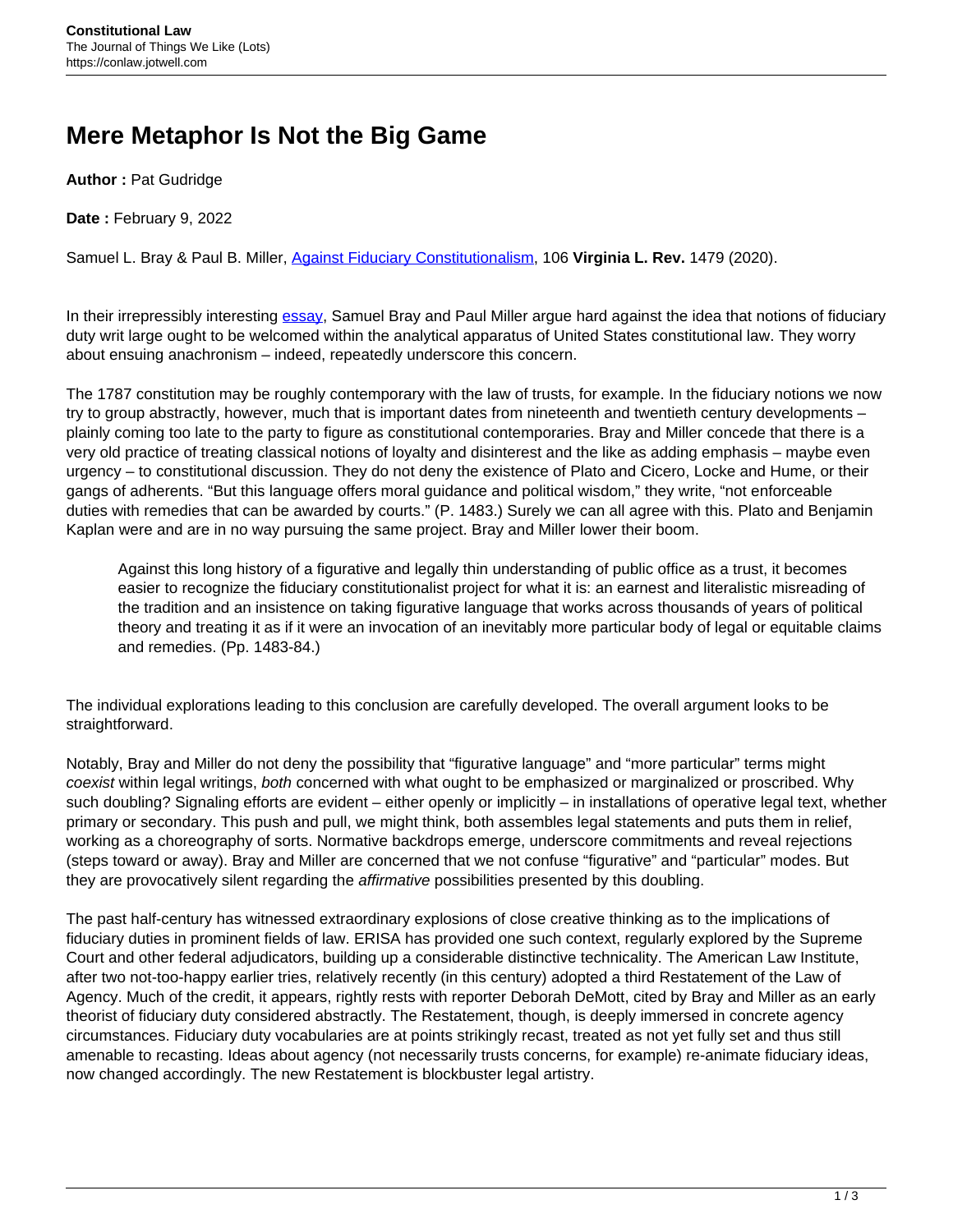The monster jam remains, however, the two-decade sequence of temblors rattling and re-rattling corporate finance law, beginning in the mid-1970s. Whether tender-offer-forced, negotiated, or essentially unilateral, mergers and other acquisitions multiplied dramatically, shocks and aftershocks accumulating. The monetary costs, the commercial and employment disruptions felt sometimes over and over, the huge sums redistributed – all contributed to waves of aggressive and defensive litigation, mostly in Delaware courts. Longstanding corporate law fiduciary principles, or at least their decisive corollaries, changed repeatedly, within surprisingly short periods of time, as judges sought to manage the turmoil. In American legal history, there are very few common law exercises quite so closely, dramatically recurringly.

Professors Bray and Miller likely know all this too. They don't want to discuss it. No one, it is easy to think, believes that any or all of the great piles of Delaware chancery court decisions, Supreme Court ERISA interpretations, or Agency (Third) provisions, however wondrous, are part of the immediate corpus of United States constitutional law. But there is surely much we can learn from the particularities of all this work. Legally purpose-built organizations are sometimes beset and go awry. Lawyers, judges, or legislators respond, often adjusting or indeed retooling parameters of modern American fiduciary duty enforcement or nonenforcement. What we learn from these substantial efforts may not, in the end, strike us as relevant to American constitutional law. But maybe it would seem so sometimes, and the fact that it is once-removed would not undercut this usefulness if we were persuaded of its aptness.

Learning of this sort would be unabashedly "metaphorical." Or we might call it a legal version of "wisdom." Bray and Miller's fundamental distinction would still hold up. Indeed, they might note, robust procedural and remedial regimes more immediately coincide (or coexist) with constitutional law as such. Familiar distinctions between rights and remedies and substance and procedure, accompanied often by careful segregations of immediately pertinent legal materials, set boundaries. We all know, though, that these boundaries are not walls. We recall William Rehnquist's extraordinary triptych in Rizzo v. Goode, indirectly invisibly regulating the reach of important constitutional norms. We remember from the same era Abram Chayes and Owen Fiss arguing fiercely about the implications and relative priorities of remedies and rights; and too, the persisting debates about how closely (or not) the Rules Enabling Act distinction between substance and procedure confined Benjamin Kaplan's 1966 rules rewrites. Again, the significance for constitutional law at the time was obvious even if one step removed. These were and are still important illustrations of separated but interacting bodies of law. No appeals to abstraction of the sort that Bray and Miller criticize are involved. (Henry Smith's recent reworking of the relationships of law and equity is perhaps another example.)

A final note: Bray and Miller do not commit themselves to the proposition that constitutional law as we understand it should ordinarily overlap 1787 understandings, but they do note that the proponents of fiduciary incorporation seem to suppose so. There is more to explore here. Perhaps originalists would prefer a strong presumption against "metaphor" or "wisdom" counseling strongly specified interpretive choices when enough, or important enough, 1787 terms look to be relatively open textured. Would later constitutional amendment terms properly control if interpretations of seemingly open 1787 terms are not inconsistent with later inclinations? The same questions multiply as we consider onceremoved modern statutes and common law – in particular, newer detailed reworkings of fiduciary ideas (not abstract formulas). Maybe original understanding matters "enough" practically only if there are a sufficient number of welldefined important 1787 terms. Maybe we need a theory of 1787 fundamentals therefore.

But where would that come from? It may help to borrow a reverse "metaphor" from John Rawls. There needs to be a set of 1787 "constitutional basics" somehow primary. But this set itself requires justification – its own corollary "thin theory" of the good to be treated as itself constitutionally basic. All of this would have to be taken up first, before later "metaphors" come on stage. What if we are not entirely satisfied with the derived thin theory? Would we then turn to the work of reconciling the initially "original" thin theory with later ostensible glosses – circumspect updated amalgams in the end, as it were?

Bray and Miller write provocatively. They push their readers further.